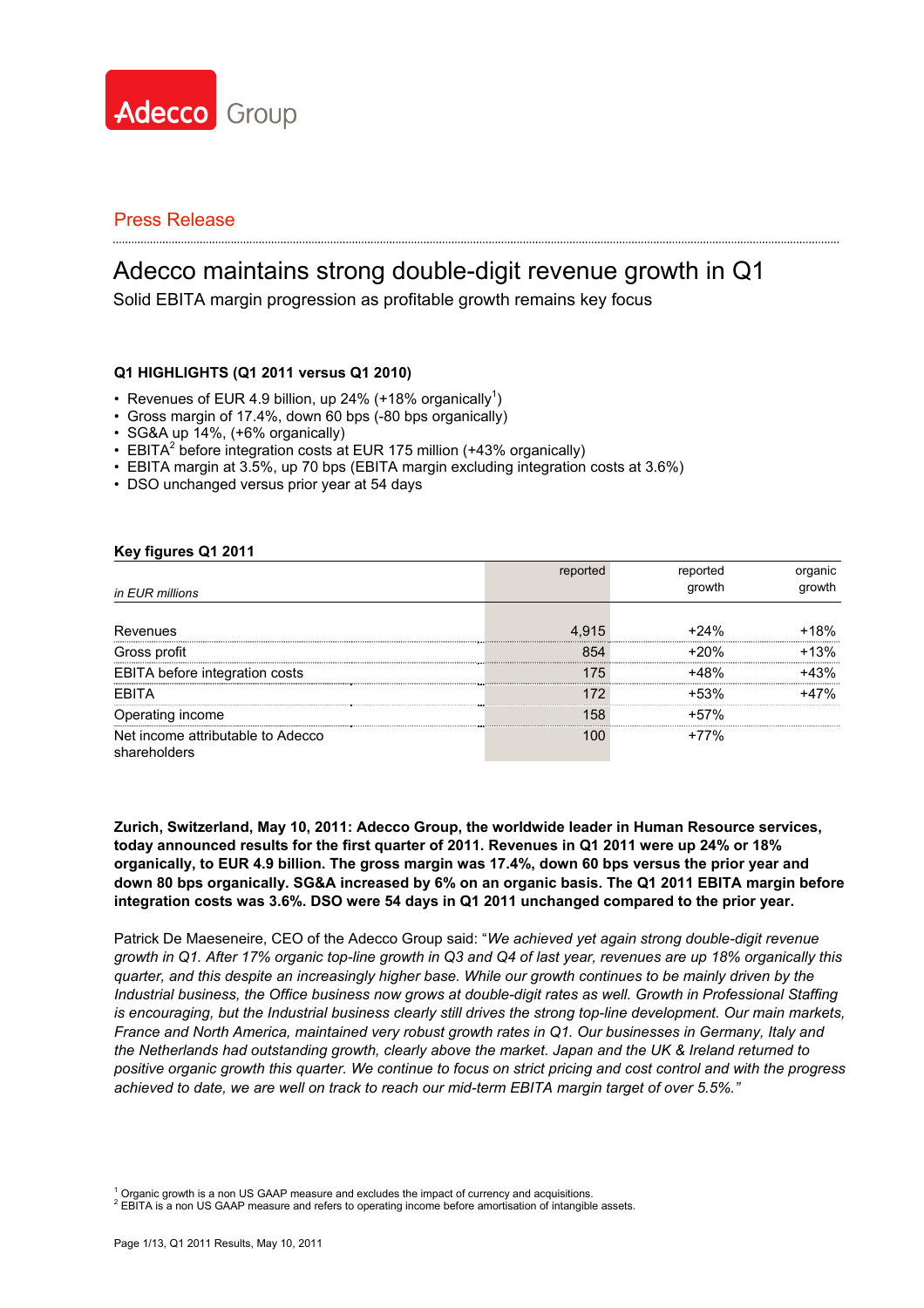

### **Q1 2011 FINANCIAL PERFORMANCE**

#### **Revenues**

Group revenues in Q1 2011 were EUR 4.9 billion, an increase of 24% compared to Q1 2010. Organically, revenues were up 18%. Permanent placement revenues amounted to EUR 86 million, an increase of 35% in constant currency or +26% organically, while outplacement revenues totalled EUR 50 million, declining by 22% in constant currency.

#### **Gross Profit**

In Q1 2011, gross profit amounted to EUR 854 million and the gross margin was 17.4%, down 60 bps compared to the prior year's first quarter and down 80 bps organically. Temporary staffing had a negative impact on the gross margin of 40 bps in Q1 2011, whereof 20 bps related to the French payroll tax subsidy cut. Whereas permanent placements had a positive impact of 10 bps in Q1 2011, the outplacement business negatively impacted the gross margin by 40 bps, and other activities had a negative impact of 10 bps.

### **Selling, General and Administrative Expenses (SG&A)**

SG&A in Q1 2011 increased by 14% compared to Q1 2010 to EUR 682 million. Integration costs totalled EUR 3 million in Q1 2011 (Q1 2010: EUR 5 million). Organically SG&A was up 6%, compared to the same period last year, and increased 1% sequentially in constant currency and before integration costs. Organically, FTE employees increased by 4% (+1,200) compared to the first quarter of 2010. Sequentially, FTE employees were flat. The branch network, on an organic basis, increased by 1% (+40 branches) compared with the first quarter of 2010. At the end of the first quarter of 2011, the Adecco Group had over 32,000 FTE employees and operated a network of close to 5,500 branches.

### **EBITA**

In the period under review, EBITA was EUR 172 million compared with EUR 113 million reported in the first quarter of 2010. The Q1 2011 EBITA margin was 3.5% compared to 2.8% in Q1 2010. EBITA before integration costs was EUR 175 million, up 43% organically and the margin was 3.6%.

#### **Amortisation of Intangible Assets**

Amortisation in Q1 2011 was EUR 14 million compared to EUR 13 million in Q1 2010.

#### **Operating Income**

In Q1 2011, operating income was EUR 158 million. This compares to EUR 100 million in the first quarter of 2010.

#### **Interest Expense and Other Income / (Expenses), net**

The interest expense amounted to EUR 15 million in the period under review, the same as in Q1 2010. Other income / (expenses), net was an expense of EUR 1 million in Q1 2011 also equal to the first quarter of 2010. Interest expense is expected to be around EUR 70 million for the full year 2011.

#### **Provision for Income Taxes**

The effective tax rate in the period under review was 29% compared to 32% in Q1 2010.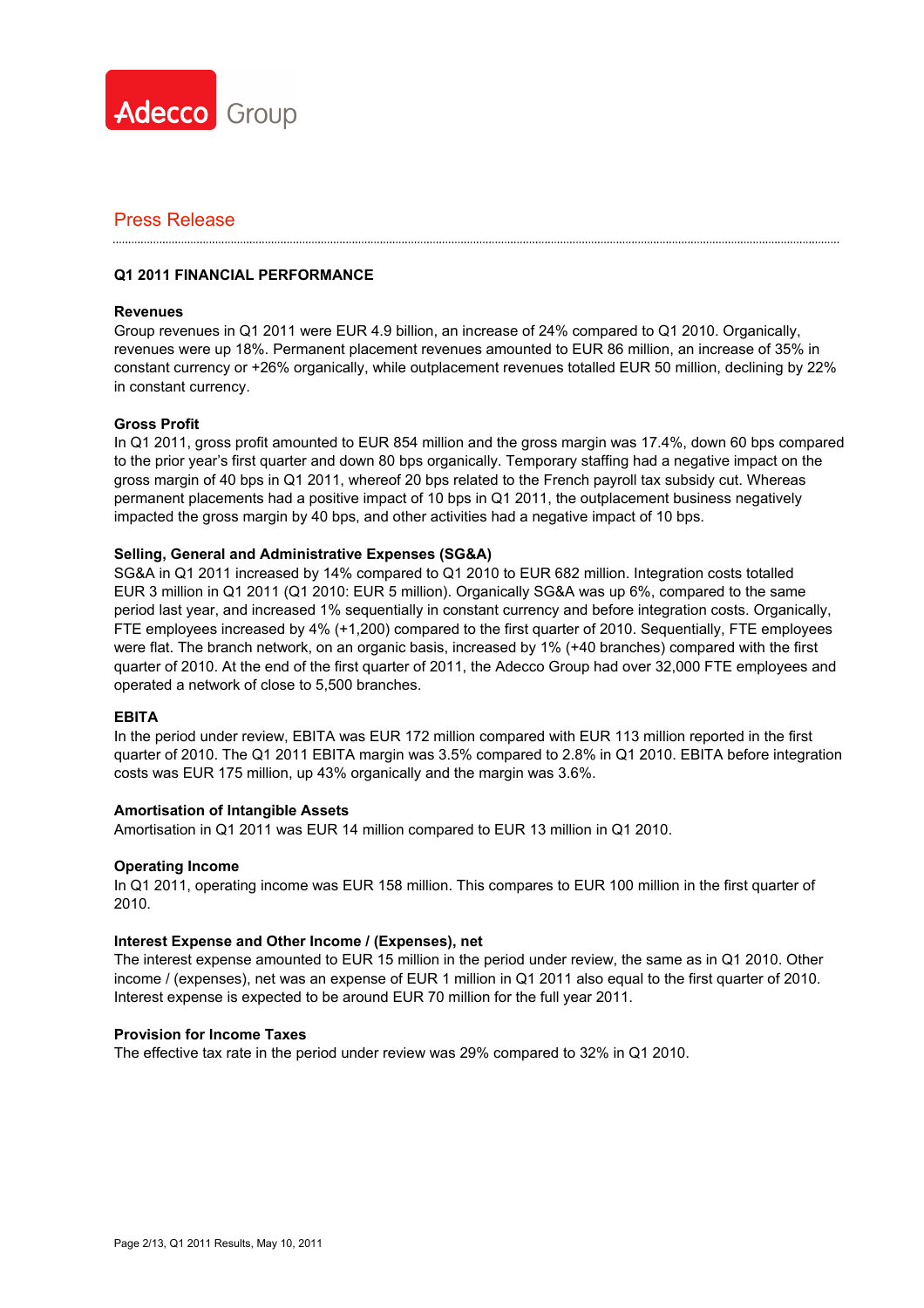

#### **Net Income attributable to Adecco shareholders and EPS**

In the period under review, net income attributable to Adecco shareholders was EUR 100 million. This compares to EUR 57 million in Q1 2010. Basic EPS in Q1 2011 was EUR 0.52 (Q1 2010: EUR 0.30).

### **Cash flow, Net Debt<sup>3</sup> and DSO**

The operating cash flow generated in the first quarter of 2011 was EUR 22 million compared to EUR 66 million in the same period last year. The Company invested EUR 24 million in capital expenditure and purchased treasury shares for EUR 36 million. Net debt at the end of March 2011 was EUR 806 million compared to EUR 751 million at year end 2010. DSO remained unchanged at 54 days in Q1 2011 compared to Q1 2010.

#### **Currency Impact**

In Q1 2011, currency fluctuations had a positive impact of approximately 4% on revenues.

<sup>3</sup> Net debt is a non US GAAP measure and comprises short-term and long-term debt less cash and cash equivalents and short-term investments.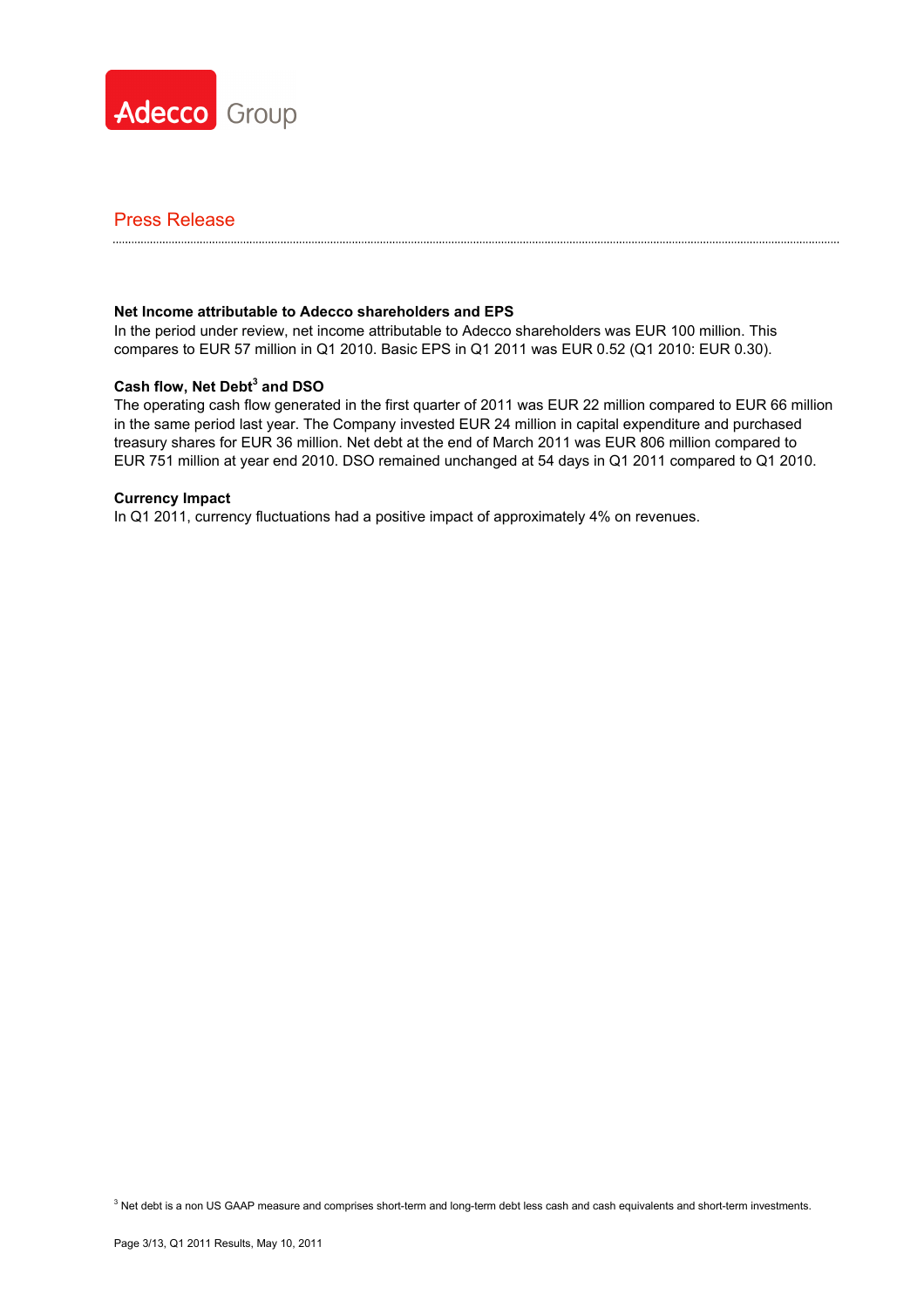

#### **SEGMENT PERFORMANCE**

#### **Q1 2011**

|                            |                                | <b>Revenues</b> |                       | <b>EBITA</b> |        |
|----------------------------|--------------------------------|-----------------|-----------------------|--------------|--------|
|                            |                                | EUR m           | organic<br>yoy growth | EUR m        | margin |
| <b>Revenues</b> in percent | $29\%$ France                  | 1,408           | 23%                   | 37           | 2.6%   |
|                            | 19% North America              | 921             | 17%                   | 34           | 3.7%   |
|                            | 8% ■ UK & Ireland              | 411             | 3%                    | 8            | 1.8%   |
|                            | $7\%$ Japan                    | 352             | $1\%$                 | 19           | 5.5%   |
|                            | 7% ■ Germany & Austria         | 356             | 38%                   | 29           | 8.1%   |
|                            | 5% Benelux                     | 230             | 17%                   | 11           | 4.7%   |
|                            | Italy<br>$5\%$ $\Box$          | 237             | 38%                   | 13           | 5.3%   |
|                            | $4\%$<br><b>Nordics</b>        | 200             | 23%                   | 3            | 1.2%   |
|                            | Iberia<br>$4\%$ $\blacksquare$ | 181             | 11%                   | 5            | 2.8%   |
|                            | 2% ■ Australia & New Zealand   | 120             | 15%                   | 3            | 2.7%   |
|                            | 2% Switzerland                 | 104             | 26%                   | 9            | 9.0%   |
|                            | 7% Emerging Markets            | 338             | 19%                   | 9            | 2.7%   |
|                            | $1\%$ $\Box$ LHH               | 57              | $-23%$                | 11           | 19.8%  |
|                            | Corporate                      |                 |                       | (19)         |        |
|                            | <b>Adecco Group</b>            | 4,915           | 18%                   | 172          | 3.5%   |

In **France**, revenues increased by 23% to EUR 1.4 billion in Q1 2011. Growth in the industrial staffing segment remained strong. Permanent placement revenues were up 39% in Q1 2011. EBITA was EUR 37 million in the quarter under review compared to EUR 27 million in Q1 2010, an increase of 37% year-on-year. The EBITA margin was 2.6% in Q1 2011, up 20 bps compared to the prior year's first quarter.

In **North America**, Adecco's revenues increased by 28% in constant currency to EUR 921 million in Q1 2011. Organically, revenues were up 17%. General staffing revenues grew by 23% in constant currency, while professional staffing continued to generate double-digit organic revenue growth. Permanent placement revenues increased 14% organically. EBITA was up 64% in constant currency and up 46% organically. Integration costs related to MPS amounted to EUR 2 million in Q1 2011 (Q1 2010: EUR 3 million). The EBITA margin in Q1 2011 was 3.7% with acquisitions adding 10 bps.

In the **UK & Ireland,** revenues in Q1 2011 increased 10% in constant currency to EUR 411 million. Organically revenues increased by 3%. Permanent placement revenues continued to grow strongly at 40% on an organic basis. EBITA was EUR 8 million in the quarter under review and the EBITA margin was 1.8%. Integration costs related to MPS amounted to EUR 1 million in Q1 2011 (Q1 2010: EUR 2 million related to Spring and MPS).

In **Japan,** first quarter revenues were back to growth of 1% in constant currency to EUR 352 million. The EBITA margin was 5.5% in the quarter under review. Outsourcing contracts won last year, positively contributed in the quarter under review. Demand in Japan for temporary staffing overall remained slow. The financial impact on Adecco's business in Japan due to the earthquake and the tsunami was minor in Q1 2011 and also going forward the impact is expected to be very limited.

In **Germany & Austria,** Q1 2011 revenues continued to develop very strongly increasing by 38% to EUR 356 million. Growth remained strongest in the industrial staffing business. The office segment and the professional staffing business also further accelerated and continued to show double-digit growth. Germany & Austria generated EBITA of EUR 29 million in Q1 2011 compared to EUR 13 million in Q1 2010. The EBITA margin improved significantly year-on-year to 8.1%, up 300 bps compared with the EBITA margin of 5.1% in Q1 2010.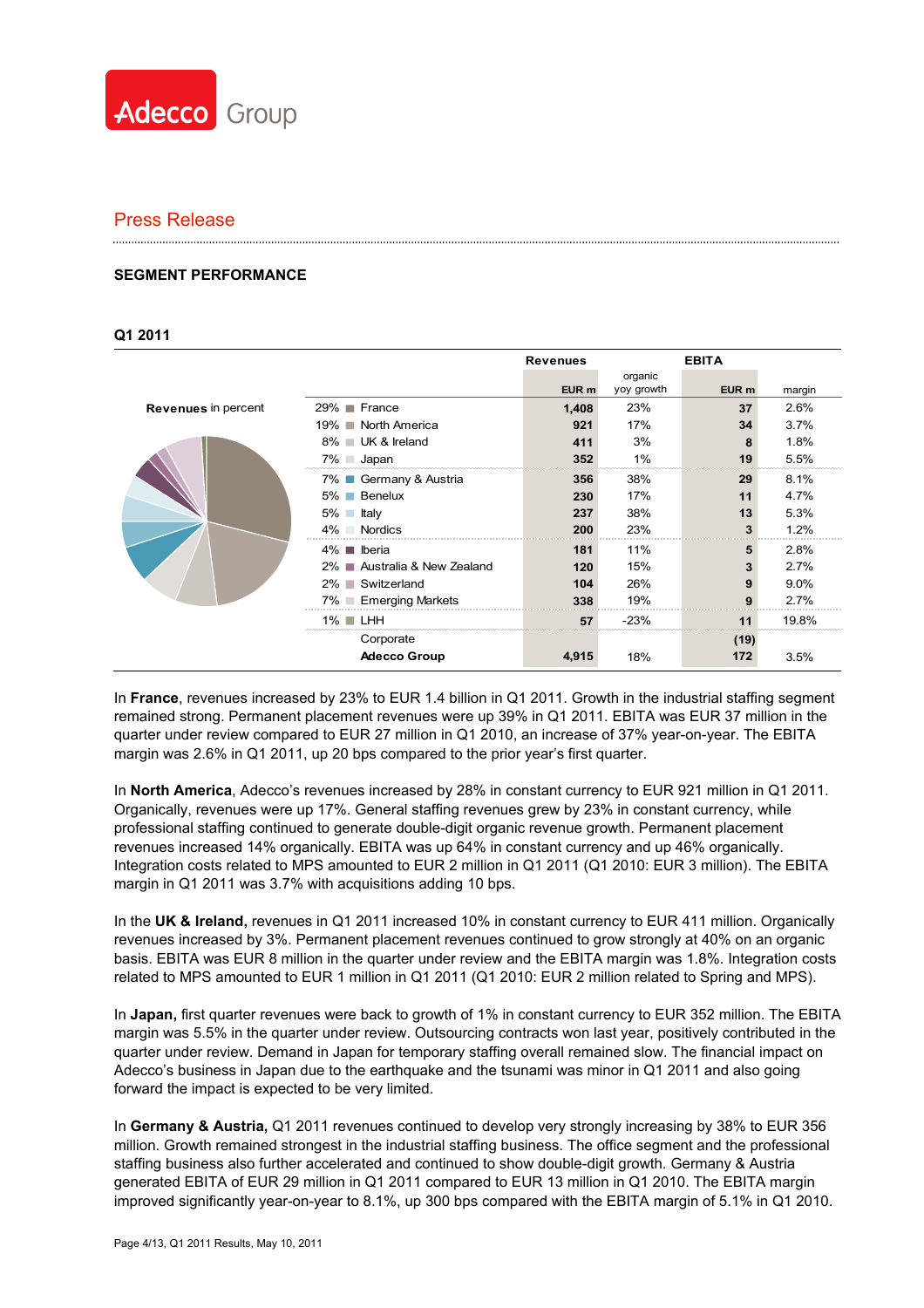

## Press Release

In Q1 2011, revenues in **Benelux** increased by 18% (+17% organically), and in **Italy** revenue growth remained very strong with 38% in the quarter under review. Revenues in the **Nordics** increased 23% in constant currency, while in **Iberia** revenues increased by 11%.

Revenues of **Lee Hecht Harrison (LHH)**, Adecco's outplacement and career development business, amounted to EUR 57 million, a decline of 23% in constant currency, in the quarter under review. EBITA totalled EUR 11 million and the EBITA margin was 19.8%. Since January 1, 2011, this business is reported as a separate segment.

**Emerging Markets** continued to perform strongly in Q1 2011 with revenues up 19% in constant currency, mainly driven by Eastern Europe and India. EBITA was up 22% in constant currency and the EBITA margin was 2.7%.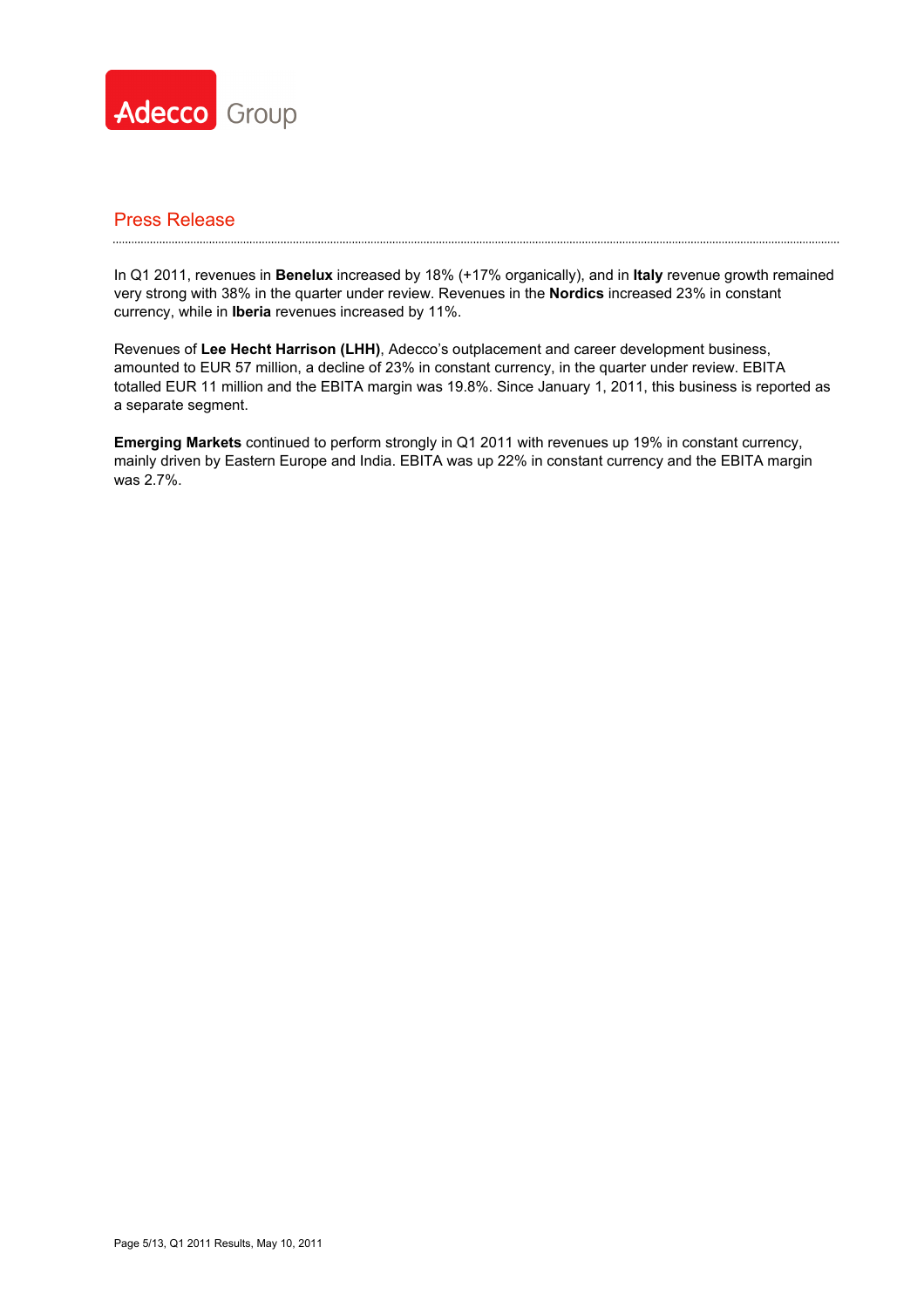

### **BUSINESS LINE PERFORMANCE**



In Q1 2011, Adecco's revenues in the **General Staffing** business (Office & Industrial) increased by 21% in constant currency to EUR 3.8 billion. The **Industrial** business continued to perform strongly with revenues up 27% in constant currency. Growth remained robust in North America, despite a tougher base, with revenues up 22% year-on-year in constant currency. In France, year-on-year revenue growth even accelerated to 25% in Q1 2011. The same holds true for Germany & Austria, where revenue growth accelerated to 48% in Q1 2011. Italy grew 46% in Q1 2011. In the **Office** business, revenues increased 11% in constant currency. Revenues in Japan returned to positive territory and grew 2% in constant currency in Q1 2011. In North America revenues were up 23% in constant currency. Growth in the Nordics continued to be strong with revenues up 23% in constant currency in Q1 2011.

The Professional Staffing<sup>4</sup> revenues in the first quarter of 2011 increased 21% in constant currency and by 10% on an organic basis. Organic revenue growth was particularly strong in Germany & Austria and France, whereas North American revenues continued to grow at a double-digit organic rate in Q1 2011.

In **Information Technology (IT)**, Adecco's revenues increased 18% in constant currency (+9% organically). In North America revenues were up 23% in constant currency (+2% organically). Revenues in the UK & Ireland increased by 18% in constant currency (+12% organically).

Adecco's **Engineering & Technical (E&T)** business was up 22% in constant currency (+14% organically). Revenue growth continued to be strong in North America with revenues up 36% in constant currency (+23% organically), while revenues in Germany & Austria increased by 19% in the first quarter of 2011.

In **Finance & Legal (F&L)**, revenues increased by 26% in constant currency (+5% organically). Revenues in North America increased by 33% in constant currency and were up 8% organically.

In Q1 2011, revenues in **Medical & Science (M&S)** increased by 25% in constant currency (+14% organically).

In the quarter under review, revenues in **Solutions<sup>5</sup>** declined by 11% in constant currency (-14% organically), mainly driven by the counter-cyclical outplacement business, which declined by 22% in constant currency.

<sup>&</sup>lt;sup>4</sup> Professional Staffing refers to Adecco's Information Technology, Engineering & Technical, Finance & Legal and Medical & Science businesses.<br><sup>5</sup> Selutions include revenues from Uuman Cepital Selutions, Managed Sentise P Solutions include revenues from Human Capital Solutions, Managed Service Programmes (MSP), Recruitment Process Outsourcing (RPO) and Vendor Management Systems (VMS).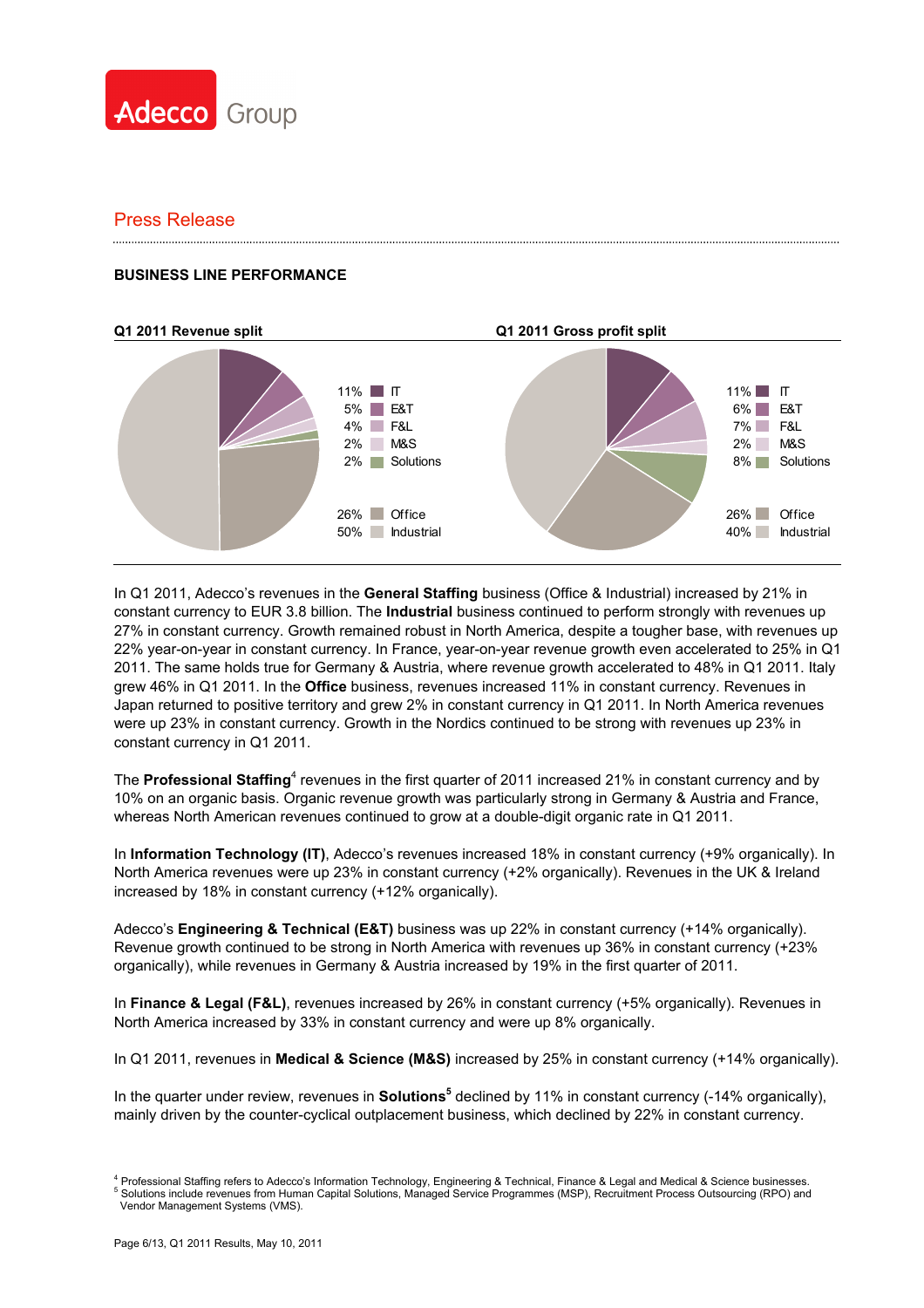

### **MANAGEMENT OUTLOOK**

Revenue growth remained steady throughout the first quarter of 2011, with March up 17% adjusted for business days, despite an increasingly higher base. Growth in April was a touch lower, of course due to the comparison with a much higher base. Our close dialogue with clients worldwide strengthens our confidence in continued good demand in the coming months, as flexibility remains at the forefront of our clients' priorities.

Especially in today's environment, with moderate GDP growth in most economies, the ability to react to sudden changes in demand, through flexible labour and lower inventory levels, is seen as an advantage by many of our clients. We believe that we will continue to witness a jobless recovery through most of 2011 and consequently foresee unemployment rates remaining at high levels. Management remains confident that this environment offers attractive growth opportunities. We will continue to exploit these opportunities while keeping a tight grip on costs and working hard to improve pricing as demand remains firm.

With the Spring Group integration successfully completed, and MPS running ahead of schedule both in terms of the integration progress and also of the achieved synergies, we are confident that we will reap the benefits of these acquired businesses. Furthermore, with the growth and profitability levels achieved to date, we are well on track to reach the mid-term EBITA margin target of over 5.5%.

### **Financial Agenda 2011/2012**

- Q2 2011 results August 10, 2011
- Q3 2011 results
- Q4/FY 2011 results

November 8, 2011 March 1, 2012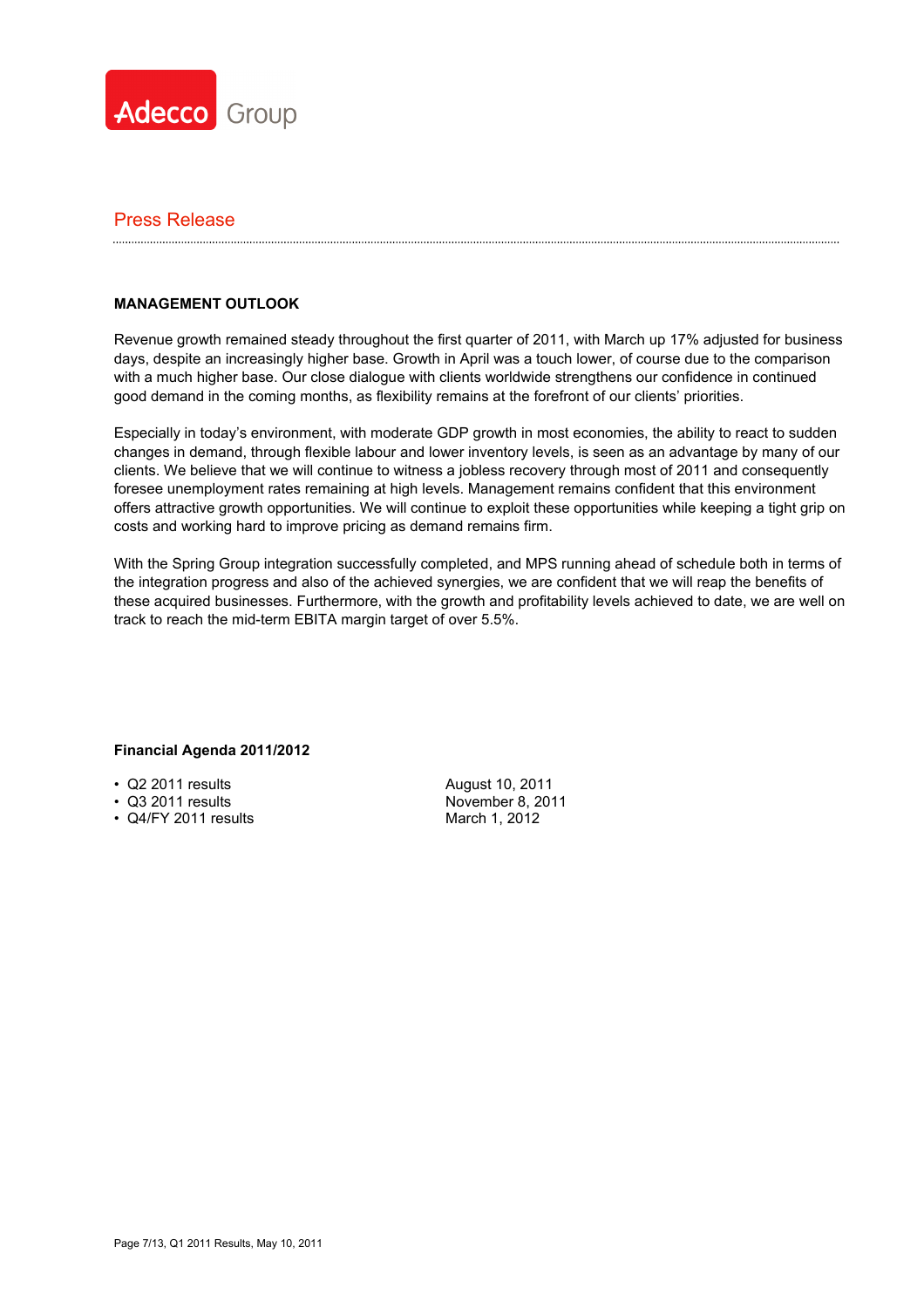

For further information please contact:

**Adecco Corporate Investor Relations**  Investor.relations@adecco.com or +41 (0) 44 878 89 89

**Adecco Corporate Press Office**  Press.office@adecco.com or +41 (0) 44 878 87 87

#### **Q1 2011 Results Conference Calls**

*There will be a media conference call at 9 am CET as well as an analyst conference call at 11 am CET, details of which can be found on our website in the Investor Relations section at http://webcast.adecco.com*

> USA + 1 866 291 41 66 Continental Europe + 41 (0)91 610 56 00

UK / Global + 44 (0) 203 059 58 62

#### **Forward-looking statements**

Information in this release may involve guidance, expectations, beliefs, plans, intentions or strategies regarding the future. These forward-looking statements involve risks and uncertainties. All forward-looking statements included in this release are based on information available to Adecco S.A. as of the date of this release, and we assume no duty to update any such forward-looking statements. The forward-looking statements in this release are not guarantees of future performance and actual results could differ materially from our current expectations. Numerous factors could cause or contribute to such differences. Factors that could affect the Company's forward-looking statements include, among other things: global GDP trends and the demand for temporary work; changes in regulation of temporary work; intense competition in the markets in which the Company operates; integration of acquired companies; changes in the Company's ability to attract and retain qualified internal and external personnel or clients; the potential impact of disruptions related to IT; any adverse developments in existing commercial relationships, disputes or legal and tax proceedings.

#### **About the Adecco Group**

The Adecco Group, based in Zurich, Switzerland, is the world's leading provider of HR solutions. With over 32,000 FTE employees and close to 5,500 branches, in over 60 countries and territories around the world, Adecco Group offers a wide variety of services, connecting over 700,000 associates with well over 100,000 clients every day. The services offered fall into the broad categories of temporary staffing, permanent placement, outsourcing, consulting and outplacement. The Adecco Group is a Fortune Global 500 company.

Adecco S.A. is registered in Switzerland (ISIN: CH0012138605) and listed on the SIX Swiss Exchange (ADEN).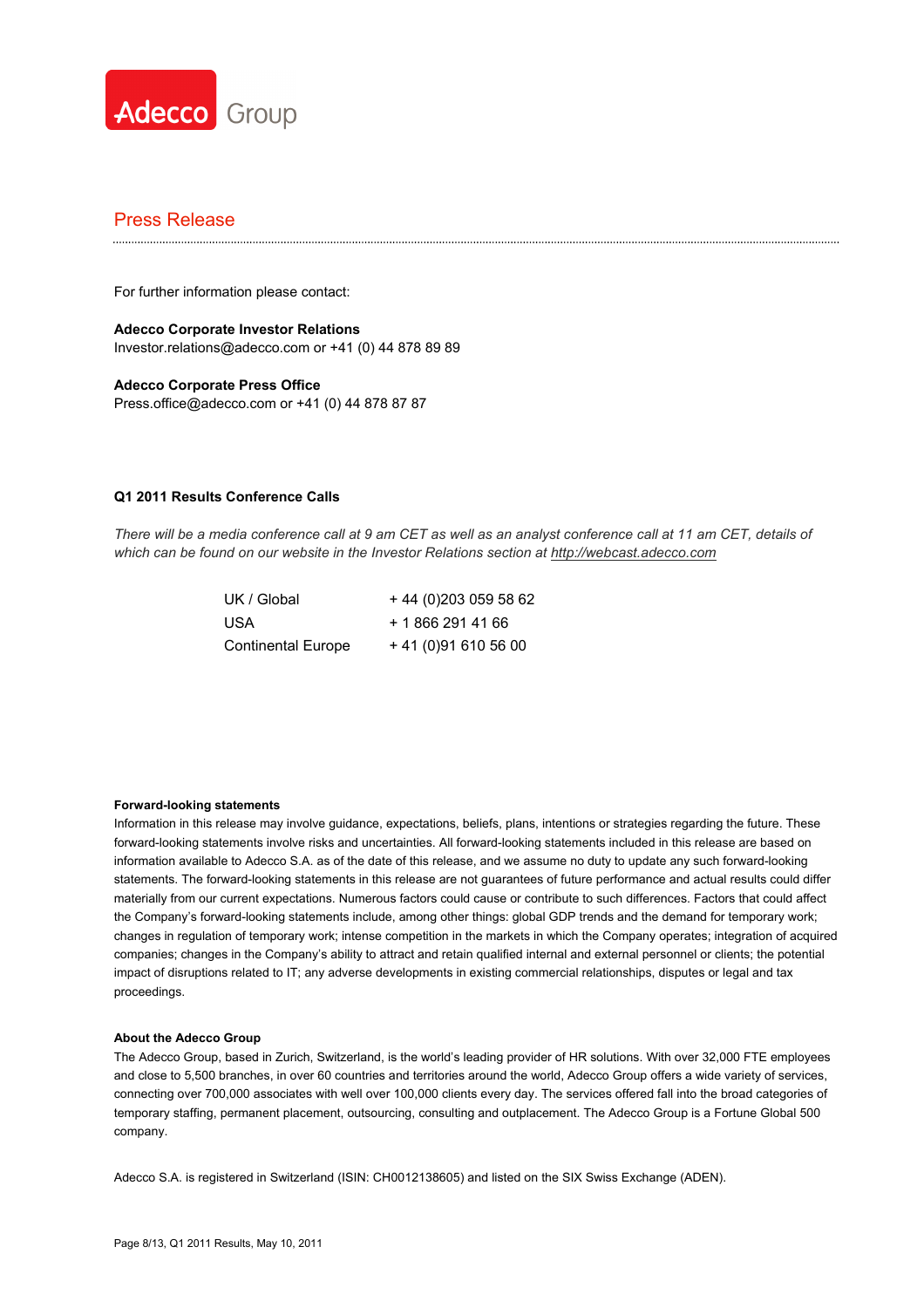

# **Consolidated statements of operations** *(unaudited)*

| <b>EUR millions</b>                                      | Q1 2011     | Q1 2010     | Variance % |                      |
|----------------------------------------------------------|-------------|-------------|------------|----------------------|
| except share and per share amounts                       |             |             | <b>EUR</b> | Constant<br>Currency |
| Revenues                                                 | 4,915       | 3,962       | 24%        | 20%                  |
| Direct costs of services                                 | (4,061)     | (3, 250)    |            |                      |
| <b>Gross profit</b>                                      | 854         | 712         | 20%        | 17%                  |
| Gross margin                                             | 17.4%       | 18.0%       |            |                      |
| Selling, general and administrative expenses             | (682)       | (599)       | 14%        | 10%                  |
| As a percentage of revenues                              | 13.9%       | 15.1%       |            |                      |
| Amortisation of intangible assets                        | (14)        | (13)        |            |                      |
| Operating income                                         | 158         | 100         | 57%        | 56%                  |
| Operating income margin                                  | 3.2%        | 2.5%        |            |                      |
| Interest expense                                         | (15)        | (15)        |            |                      |
| Other income / (expenses), net                           | (1)         | (1)         |            |                      |
| Income before income taxes                               | 142         | 84          | 69%        |                      |
| Provision for income taxes                               | (41)        | (27)        |            |                      |
| Net income                                               | 101         | 57          | 77%        |                      |
| Net income attributable to noncontrolling<br>interests   | (1)         |             |            |                      |
| Net income attributable to Adecco<br>shareholders        | 100         | 57          | 77%        |                      |
| Net income margin attributable to<br>Adecco shareholders | 2.0%        | 1.4%        |            |                      |
|                                                          |             |             |            |                      |
| Basic earnings per share                                 | 0.52        | 0.30        |            |                      |
| Basic weighted-average shares                            | 192,631,212 | 191,902,135 |            |                      |
|                                                          |             |             |            |                      |
| Diluted earnings per share                               | 0.52        | 0.29        |            |                      |
| Diluted weighted-average shares                          | 192,771,705 | 197,717,585 |            |                      |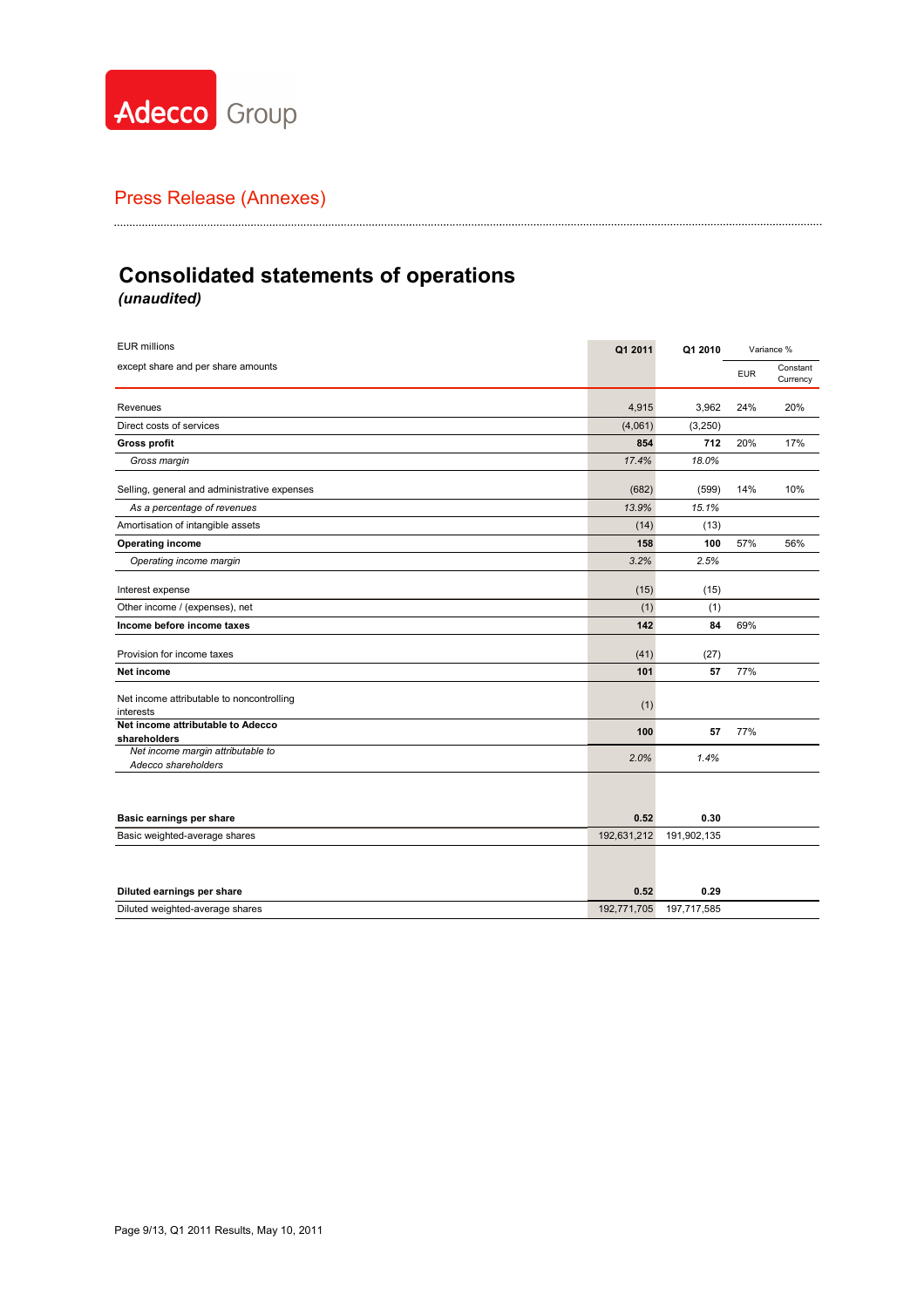

# **Revenues and operating income by segment**

### *(unaudited)*

| Constant<br><b>EUR</b><br>Currency<br>Revenues <sup>1</sup><br>1,408<br>1,144<br>23%<br>France<br>921<br>703<br>31%<br>UK & Ireland <sup>2</sup><br>14%<br>411<br>361<br>352<br>307<br>15%<br>Japan<br>356<br>258<br>38%<br>230<br>195<br>18%<br>237<br>38%<br>Italy<br>171<br>200<br>31%<br>Nordics<br>153<br>181<br>11%<br>Iberia<br>162<br>120<br>33%<br>91<br>104<br>71<br>46%<br>Switzerland<br>274<br>23%<br>338<br><b>Emerging Markets</b><br>57<br>72<br>$-22%$<br>LHH<br>24%<br>4,915<br>3,962<br>Adecco Group <sup>2</sup><br>Operating income <sup>1</sup><br>37<br>27<br>37%<br>France<br>64%<br>34<br>21<br>66%<br>North America<br>$\bf 8$<br>$\overline{\mathbf{c}}$<br>326%<br>297%<br>UK & Ireland<br>19<br>$-1%$<br>17<br>11%<br>Japan<br>Germany & Austria<br>29<br>119%<br>119%<br>13<br>36%<br>11<br>8<br>36%<br>Benelux<br>13<br>5<br>158%<br>158%<br>Italy<br>3<br>5<br>$-49%$<br>$-52%$<br>Nordics<br>5<br>9%<br>5<br>9%<br>Iberia<br>$\sqrt{3}$<br>$\overline{\mathbf{c}}$<br>89%<br>67%<br>Australia & New Zealand<br>9<br>5<br>84%<br>59%<br>Switzerland<br>9<br>$\overline{7}$<br>22%<br><b>Emerging Markets</b><br>25%<br>11<br>17<br>$-35%$<br>$-37%$<br>LHH<br>(19)<br>(21)<br>Corporate Expenses<br>EBITA <sup>3</sup><br>172<br>53%<br>113<br>(14)<br>Amortisation of intangible assets<br>(13)<br>57%<br><b>Adecco Group</b><br>158<br>100 | <b>EUR millions</b> | Q1 2011 | Q1 2010 | Variance % |        |
|------------------------------------------------------------------------------------------------------------------------------------------------------------------------------------------------------------------------------------------------------------------------------------------------------------------------------------------------------------------------------------------------------------------------------------------------------------------------------------------------------------------------------------------------------------------------------------------------------------------------------------------------------------------------------------------------------------------------------------------------------------------------------------------------------------------------------------------------------------------------------------------------------------------------------------------------------------------------------------------------------------------------------------------------------------------------------------------------------------------------------------------------------------------------------------------------------------------------------------------------------------------------------------------------------------------------------------------------------------------------------|---------------------|---------|---------|------------|--------|
| North America <sup>2</sup><br>Germany & Austria<br>Benelux <sup>2</sup><br>Australia & New Zealand <sup>2</sup>                                                                                                                                                                                                                                                                                                                                                                                                                                                                                                                                                                                                                                                                                                                                                                                                                                                                                                                                                                                                                                                                                                                                                                                                                                                              |                     |         |         |            |        |
|                                                                                                                                                                                                                                                                                                                                                                                                                                                                                                                                                                                                                                                                                                                                                                                                                                                                                                                                                                                                                                                                                                                                                                                                                                                                                                                                                                              |                     |         |         |            | 23%    |
|                                                                                                                                                                                                                                                                                                                                                                                                                                                                                                                                                                                                                                                                                                                                                                                                                                                                                                                                                                                                                                                                                                                                                                                                                                                                                                                                                                              |                     |         |         |            | 28%    |
|                                                                                                                                                                                                                                                                                                                                                                                                                                                                                                                                                                                                                                                                                                                                                                                                                                                                                                                                                                                                                                                                                                                                                                                                                                                                                                                                                                              |                     |         |         |            | 10%    |
|                                                                                                                                                                                                                                                                                                                                                                                                                                                                                                                                                                                                                                                                                                                                                                                                                                                                                                                                                                                                                                                                                                                                                                                                                                                                                                                                                                              |                     |         |         |            | 1%     |
|                                                                                                                                                                                                                                                                                                                                                                                                                                                                                                                                                                                                                                                                                                                                                                                                                                                                                                                                                                                                                                                                                                                                                                                                                                                                                                                                                                              |                     |         |         |            | 38%    |
|                                                                                                                                                                                                                                                                                                                                                                                                                                                                                                                                                                                                                                                                                                                                                                                                                                                                                                                                                                                                                                                                                                                                                                                                                                                                                                                                                                              |                     |         |         |            | 18%    |
|                                                                                                                                                                                                                                                                                                                                                                                                                                                                                                                                                                                                                                                                                                                                                                                                                                                                                                                                                                                                                                                                                                                                                                                                                                                                                                                                                                              |                     |         |         |            | 38%    |
|                                                                                                                                                                                                                                                                                                                                                                                                                                                                                                                                                                                                                                                                                                                                                                                                                                                                                                                                                                                                                                                                                                                                                                                                                                                                                                                                                                              |                     |         |         |            | 23%    |
|                                                                                                                                                                                                                                                                                                                                                                                                                                                                                                                                                                                                                                                                                                                                                                                                                                                                                                                                                                                                                                                                                                                                                                                                                                                                                                                                                                              |                     |         |         |            | 11%    |
|                                                                                                                                                                                                                                                                                                                                                                                                                                                                                                                                                                                                                                                                                                                                                                                                                                                                                                                                                                                                                                                                                                                                                                                                                                                                                                                                                                              |                     |         |         |            | 16%    |
|                                                                                                                                                                                                                                                                                                                                                                                                                                                                                                                                                                                                                                                                                                                                                                                                                                                                                                                                                                                                                                                                                                                                                                                                                                                                                                                                                                              |                     |         |         |            | 26%    |
|                                                                                                                                                                                                                                                                                                                                                                                                                                                                                                                                                                                                                                                                                                                                                                                                                                                                                                                                                                                                                                                                                                                                                                                                                                                                                                                                                                              |                     |         |         |            | 19%    |
|                                                                                                                                                                                                                                                                                                                                                                                                                                                                                                                                                                                                                                                                                                                                                                                                                                                                                                                                                                                                                                                                                                                                                                                                                                                                                                                                                                              |                     |         |         |            | $-23%$ |
|                                                                                                                                                                                                                                                                                                                                                                                                                                                                                                                                                                                                                                                                                                                                                                                                                                                                                                                                                                                                                                                                                                                                                                                                                                                                                                                                                                              |                     |         |         |            | 20%    |
|                                                                                                                                                                                                                                                                                                                                                                                                                                                                                                                                                                                                                                                                                                                                                                                                                                                                                                                                                                                                                                                                                                                                                                                                                                                                                                                                                                              |                     |         |         |            | 37%    |
|                                                                                                                                                                                                                                                                                                                                                                                                                                                                                                                                                                                                                                                                                                                                                                                                                                                                                                                                                                                                                                                                                                                                                                                                                                                                                                                                                                              |                     |         |         |            |        |
|                                                                                                                                                                                                                                                                                                                                                                                                                                                                                                                                                                                                                                                                                                                                                                                                                                                                                                                                                                                                                                                                                                                                                                                                                                                                                                                                                                              |                     |         |         |            |        |
|                                                                                                                                                                                                                                                                                                                                                                                                                                                                                                                                                                                                                                                                                                                                                                                                                                                                                                                                                                                                                                                                                                                                                                                                                                                                                                                                                                              |                     |         |         |            |        |
|                                                                                                                                                                                                                                                                                                                                                                                                                                                                                                                                                                                                                                                                                                                                                                                                                                                                                                                                                                                                                                                                                                                                                                                                                                                                                                                                                                              |                     |         |         |            |        |
|                                                                                                                                                                                                                                                                                                                                                                                                                                                                                                                                                                                                                                                                                                                                                                                                                                                                                                                                                                                                                                                                                                                                                                                                                                                                                                                                                                              |                     |         |         |            |        |
|                                                                                                                                                                                                                                                                                                                                                                                                                                                                                                                                                                                                                                                                                                                                                                                                                                                                                                                                                                                                                                                                                                                                                                                                                                                                                                                                                                              |                     |         |         |            |        |
|                                                                                                                                                                                                                                                                                                                                                                                                                                                                                                                                                                                                                                                                                                                                                                                                                                                                                                                                                                                                                                                                                                                                                                                                                                                                                                                                                                              |                     |         |         |            |        |
|                                                                                                                                                                                                                                                                                                                                                                                                                                                                                                                                                                                                                                                                                                                                                                                                                                                                                                                                                                                                                                                                                                                                                                                                                                                                                                                                                                              |                     |         |         |            |        |
|                                                                                                                                                                                                                                                                                                                                                                                                                                                                                                                                                                                                                                                                                                                                                                                                                                                                                                                                                                                                                                                                                                                                                                                                                                                                                                                                                                              |                     |         |         |            |        |
|                                                                                                                                                                                                                                                                                                                                                                                                                                                                                                                                                                                                                                                                                                                                                                                                                                                                                                                                                                                                                                                                                                                                                                                                                                                                                                                                                                              |                     |         |         |            |        |
|                                                                                                                                                                                                                                                                                                                                                                                                                                                                                                                                                                                                                                                                                                                                                                                                                                                                                                                                                                                                                                                                                                                                                                                                                                                                                                                                                                              |                     |         |         |            |        |
|                                                                                                                                                                                                                                                                                                                                                                                                                                                                                                                                                                                                                                                                                                                                                                                                                                                                                                                                                                                                                                                                                                                                                                                                                                                                                                                                                                              |                     |         |         |            |        |
|                                                                                                                                                                                                                                                                                                                                                                                                                                                                                                                                                                                                                                                                                                                                                                                                                                                                                                                                                                                                                                                                                                                                                                                                                                                                                                                                                                              |                     |         |         |            |        |
|                                                                                                                                                                                                                                                                                                                                                                                                                                                                                                                                                                                                                                                                                                                                                                                                                                                                                                                                                                                                                                                                                                                                                                                                                                                                                                                                                                              |                     |         |         |            |        |
|                                                                                                                                                                                                                                                                                                                                                                                                                                                                                                                                                                                                                                                                                                                                                                                                                                                                                                                                                                                                                                                                                                                                                                                                                                                                                                                                                                              |                     |         |         |            | 52%    |
|                                                                                                                                                                                                                                                                                                                                                                                                                                                                                                                                                                                                                                                                                                                                                                                                                                                                                                                                                                                                                                                                                                                                                                                                                                                                                                                                                                              |                     |         |         |            |        |
|                                                                                                                                                                                                                                                                                                                                                                                                                                                                                                                                                                                                                                                                                                                                                                                                                                                                                                                                                                                                                                                                                                                                                                                                                                                                                                                                                                              |                     |         |         |            | 56%    |

1) From Q1 2011 LHH is reported as a separate segment. The 2010 information has been restated to conform to the current year presentation.

2) In Q1 2011 revenues changed organically in North America by 17%; UK & Ireland by 3%; Benelux by 17%; Australia & New Zealand by 15% and Adecco Group by 18%. 3) EBITA is a non US GAAP measure and refers to operating income before amortisation of intangible assets.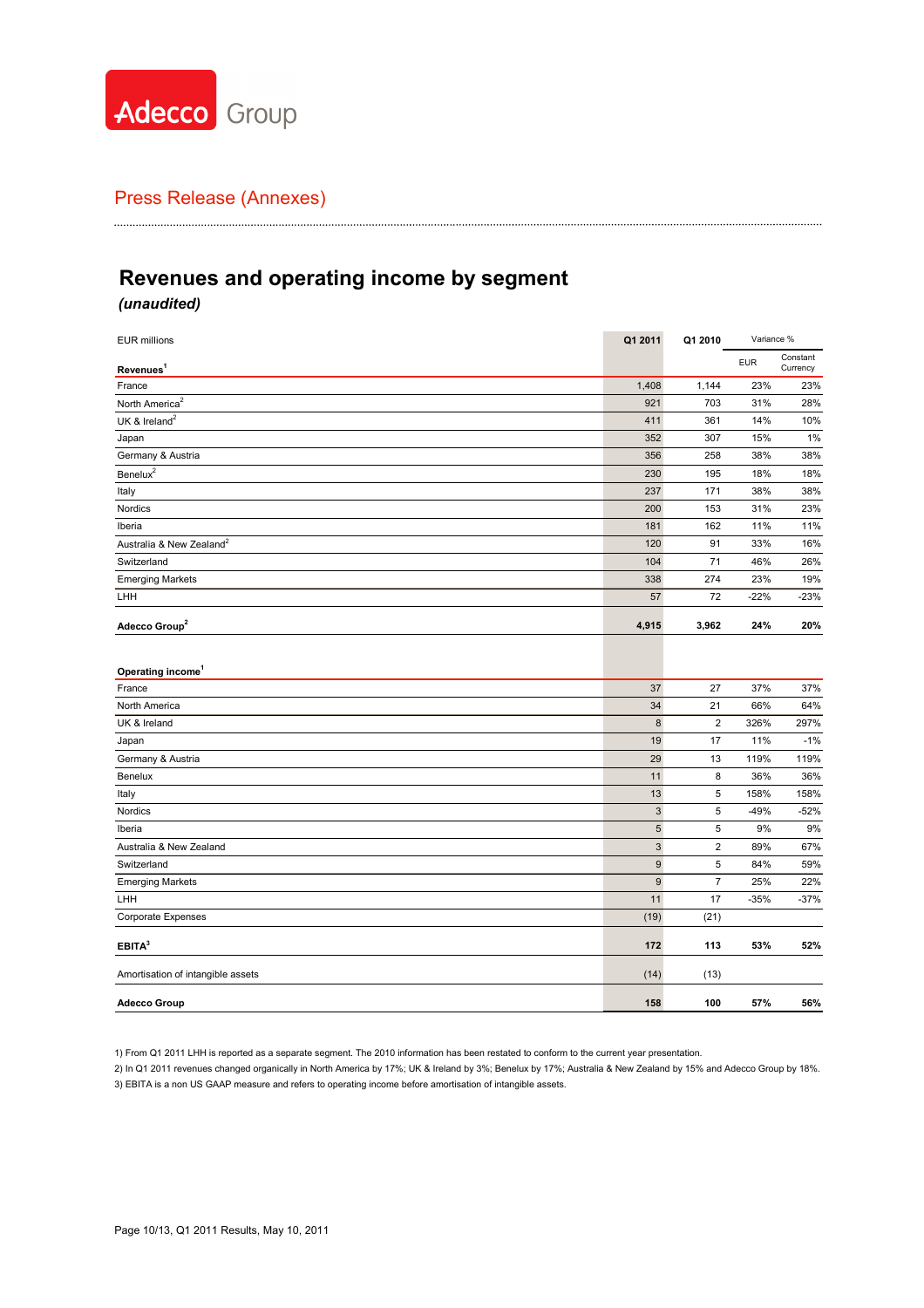

# **Revenues by business line**

*(unaudited)*

| <b>EUR millions</b>          | Q1 2011 | Q1 2010 | Variance % |                      |
|------------------------------|---------|---------|------------|----------------------|
| Revenues <sup>1,2</sup>      |         |         | <b>EUR</b> | Constant<br>Currency |
| Office                       | 1,302   | 1,106   | 18%        | 11%                  |
| Industrial                   | 2,467   | 1,917   | 29%        | 27%                  |
| <b>General Staffing</b>      | 3,769   | 3,023   | 25%        | 21%                  |
| Information Technology       | 536     | 434     | 23%        | 18%                  |
| Engineering & Technical      | 252     | 202     | 25%        | 22%                  |
| Finance & Legal              | 187     | 144     | 29%        | 26%                  |
| Medical & Science            | 96      | 75      | 28%        | 25%                  |
| <b>Professional Staffing</b> | 1,071   | 855     | 25%        | 21%                  |
| <b>Solutions</b>             | 75      | 84      | $-10%$     | $-11%$               |
| <b>Adecco Group</b>          | 4,915   | 3,962   | 24%        | 20%                  |

1) Breakdown of staffing revenues into Office, Industrial, Information Technology, Engineering & Technical, Finance & Legal and Medical & Science is based on dedicated<br>branches. Solutions include revenues from Human Capita Management Systems (VMS).

The 2010 information has been restated to conform to the current year presentation.

2) In Q1 revenues changed organically in Information Technology by 9%; Engineering & Technical by 14%; Finance & Legal by 5%; Medical & Science by 14%; Professional<br>Staffing by 10%, Solutions by -14% and Adecco Group by 18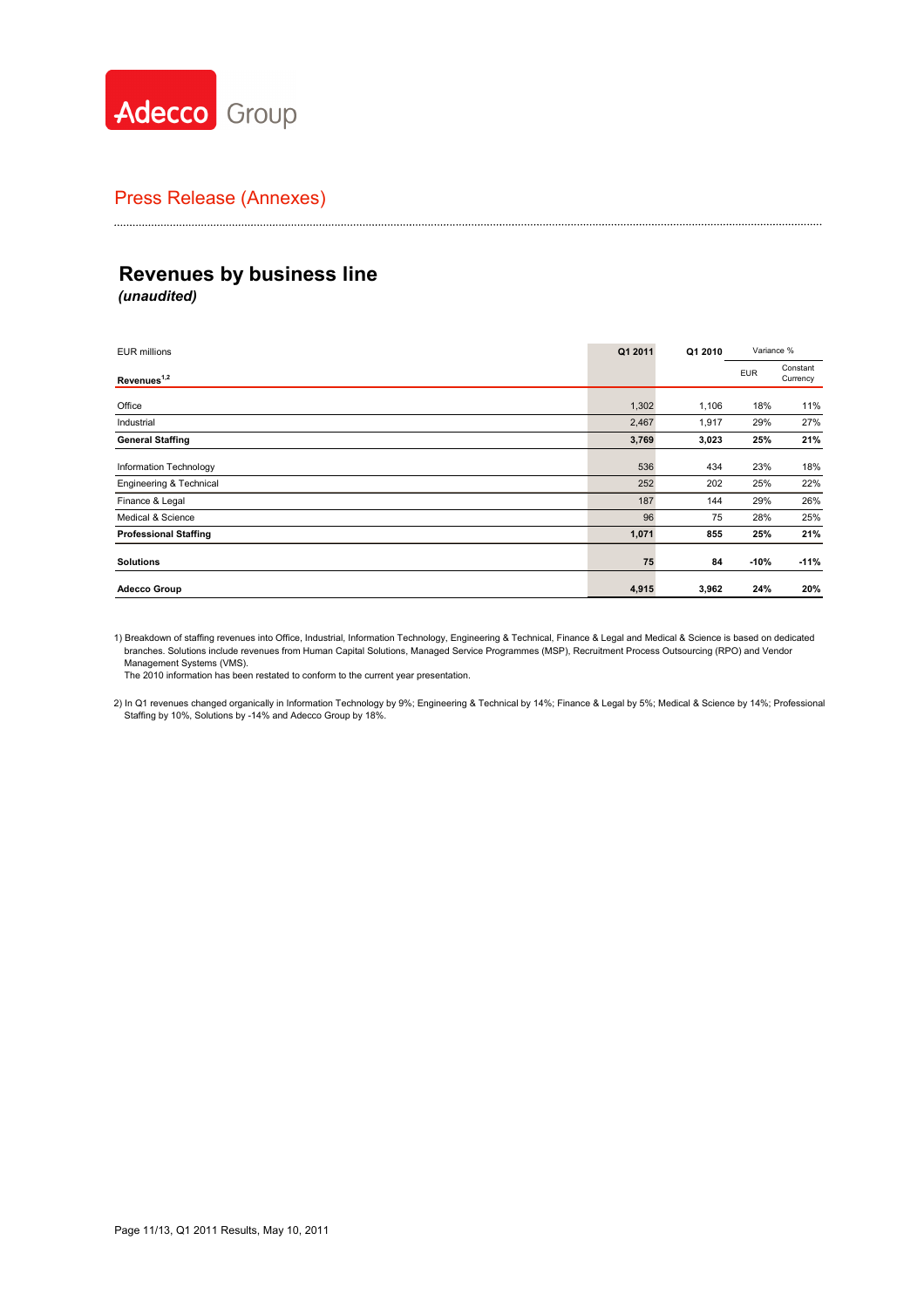

# **Consolidated balance sheets**

| <b>EUR millions</b>                                        | <b>Mar 31</b>  | <b>Dec 31</b> |
|------------------------------------------------------------|----------------|---------------|
|                                                            | 2011           | 2010          |
| <b>Assets</b>                                              | (unaudited)    |               |
| Current assets:                                            |                |               |
| - Cash and cash equivalents                                | 541            | 549           |
| - Short-term investments                                   | $\overline{2}$ | 5             |
| - Trade accounts receivable, net                           | 3,618          | 3,541         |
| - Other current assets                                     | 348            | 351           |
| <b>Total current assets</b>                                | 4,509          | 4,446         |
| Property, equipment, and leasehold improvements, net       | 286            | 291           |
| Other assets                                               | 308            | 291           |
| Intangible assets, net                                     | 549            | 578           |
| Goodwill                                                   | 3,204          | 3,273         |
| <b>Total assets</b>                                        | 8,856          | 8,879         |
| Liabilities and shareholders' equity                       |                |               |
| Liabilities                                                |                |               |
| <b>Current liabilities:</b>                                |                |               |
| - Accounts payable and accrued expenses                    | 3,453          | 3,472         |
| - Short-term debt and current maturities of long-term debt | 273            | 217           |
| <b>Total current liabilities</b>                           | 3,726          | 3,689         |
| Long-term debt, less current maturities                    | 1,076          | 1,088         |
| Other liabilities                                          | 515            | 535           |
| <b>Total liabilities</b>                                   | 5,317          | 5,312         |
| Shareholders' equity                                       |                |               |
| Adecco shareholders' equity:                               |                |               |
| - Common shares                                            | 118            | 118           |
| - Additional paid-in capital                               | 2,600          | 2,602         |
| - Treasury shares, at cost                                 | (563)          | (532)         |
| - Retained earnings                                        | 1,661          | 1,561         |
| - Accumulated other comprehensive income/(loss), net       | (280)          | (184)         |
| Total Adecco shareholders' equity                          | 3,536          | 3,565         |
| Noncontrolling interests                                   | 3              | 2             |
| Total shareholders' equity                                 | 3,539          | 3,567         |
| Total liabilities and shareholders' equity                 | 8,856          | 8,879         |